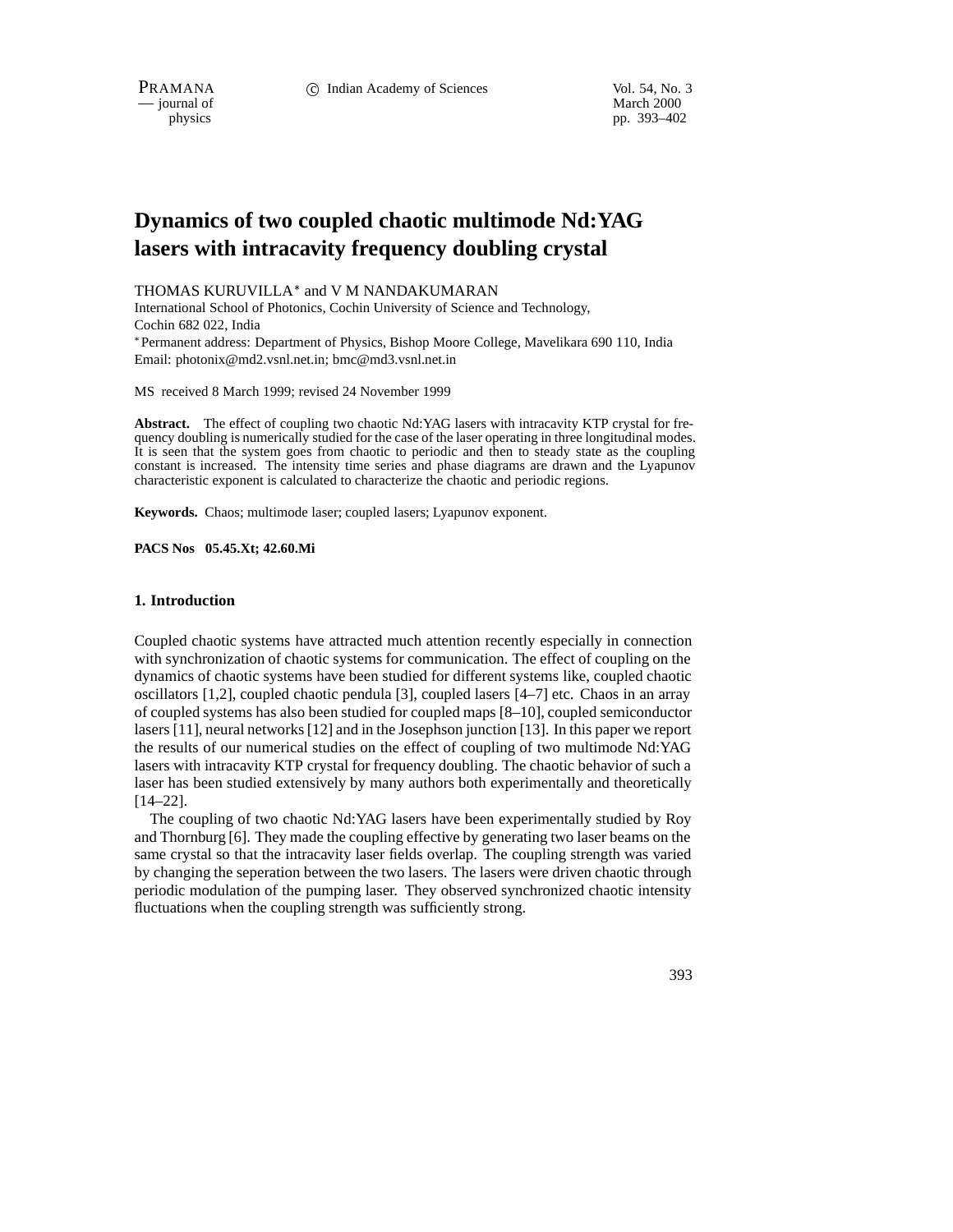We have studied the coupling of two chaotic multimode Nd:YAG lasers with intracavity frequency doubling crystal by using a coupling scheme different from that used by Roy *et al*. We considered external electronic coupling of two separate lasers. We did the coupling in such a way that the pumping of each laser is modulated according to the output intensity of the other. The scheme is similar to the one we have used to couple two chaotic semiconductor lasers [7].

The paper is organized as follows. In  $\S2$  the model we have used for our numerical studies is reviewed. Section 3 describes our numerical studies on the chaotic behavior of the intracavity doubled Nd:YAG laser operating with three longitudinal modes. In  $\S 4$  the effect of coupling of two such chaotic lasers is presented. The results are summarized in  $\S$ 5.

## **2. The model**

The schematic diagram of a diode pumped Nd:YAG laser with intracavity frequency doubling crystal is shown in figure 1. The Nd:YAG laser normally lases at 1064 nm at the infrared. When KTP crystal is introduced into the cavity some of the infrared fundamental is converted to green light at 532 nm. It is possible to make the laser operate in a few number of modes by introducing etalons in to the laser cavity. In order to describe the multilongitudinal mode operation of the laser, Baer [14] modelled the system by a set of coupled nonlinear differential equations. He considered the frequency doubling in the KTP crystal by second harmonic generation and sum frequency generation. The sum frequency generation was assumed to give the mode–mode coupling necessary for the appearance of chaos. Later Bracikowski and Roy [17,18] observed that the intensity fluctuations can be eliminated by suitably changing the relative orientation between the fast axes of the Nd:YAG and KTP crystals. They modified the earlier model by introducing a geometric factor which is a measure of the relative orientation as well as the phase delays of Nd:YAG and KTP crystal, and obtained the following set of coupled differential equations for the intensity  $I_k$  and gain  $G_k$  associated with the kth longitudinal mode.

$$
\tau_{\rm c} \frac{\mathrm{d}I_k}{\mathrm{d}t} = \left( G_k - \alpha - g\epsilon I_k - 2\epsilon \sum_{j \neq k} \mu_{jk} I_j \right) I_k,\tag{1}
$$

$$
\tau_{\rm f} \frac{\mathrm{d}G_k}{\mathrm{d}t} = \gamma - \left( 1 + I_k + \beta \sum_{j \neq k} I_j \right) G_k, \tag{2}
$$



**Figure 1.** Schematic diagram for a diode pumped Nd:YAG laser with intracavity KTP crystal.

394 *Pramana – J. Phys.,* **Vol. 54, No. 3, March 2000**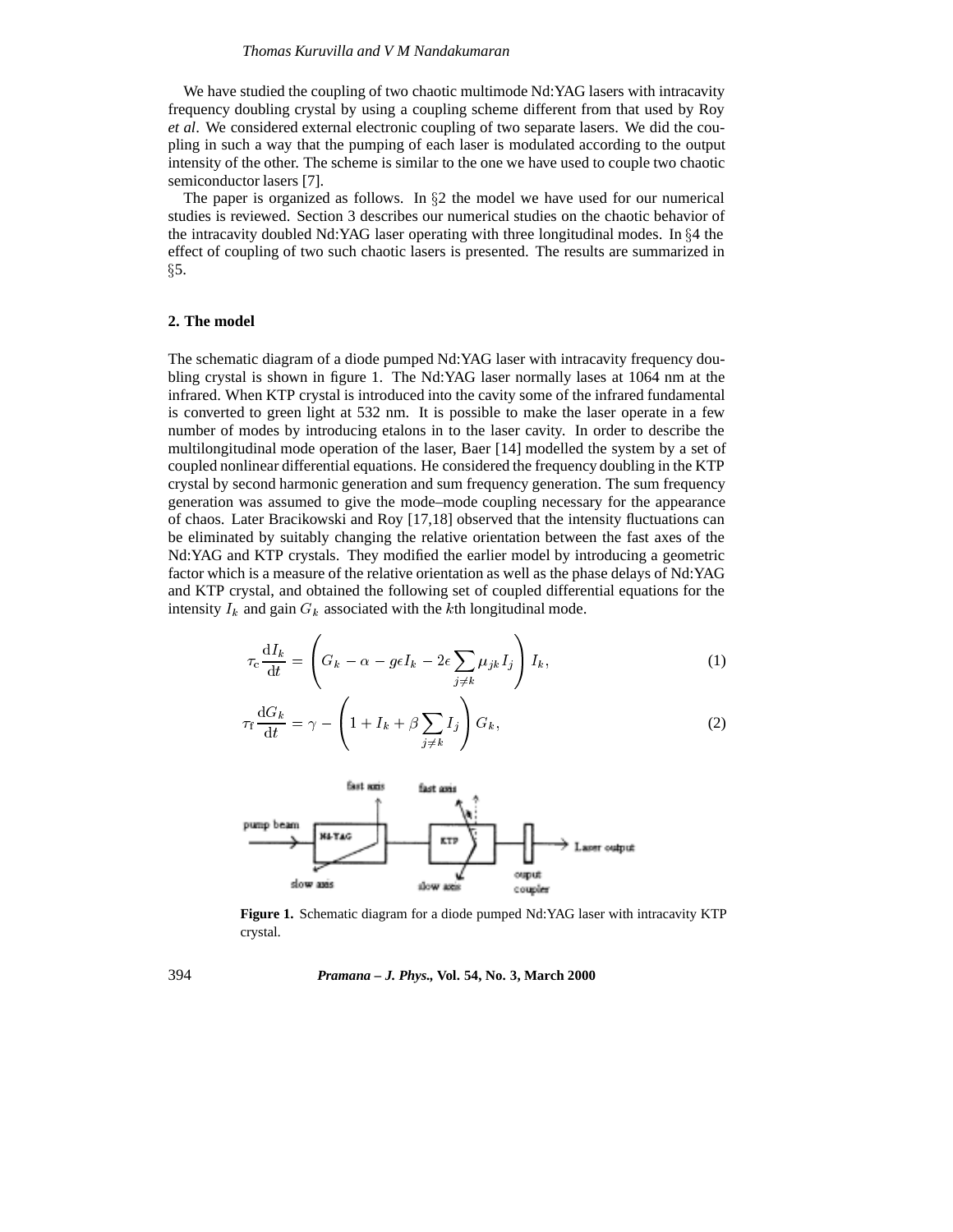#### *Dynamics of multimode lasers*

where  $\tau_c$  is the cavity round trip time,  $\tau_f$  is the fluorescence life time of Nd<sup>3+</sup> ion,  $\alpha$  is the cavity loss parameter,  $\gamma$  is the small signal gain related to the pump rate,  $\epsilon$  is a nonlinear coefficient describing the conversion efficiency of the crystal and  $g$  is a geometric factor which depends on the phase delays of the Nd:YAG and KTP crystals as well as on the angle between their fast axes. The value of  $g$  can be calculated using the relation

$$
g = \frac{4u_1^2 u_2^2}{(u_1^2 + u_2^2)^2} \quad \text{for} \quad y \neq 0,
$$
 (3)

where  $u_1 = 2I_m(a) - 2\sqrt{1 - [\text{Re}(a)]^2}$  and  $u_2 = 2y$  with  $a = e^{i\xi}(\cos^2 \phi e^{i\delta} + \sin^2 \phi e^{-i\delta})$ and  $y = \sin 2\phi \sin \delta$ . Also

$$
g = 0 \quad \text{for} \quad y = 0. \tag{4}
$$

Here  $\phi$  is the angle between Nd:YAG and KTP fast axes and  $\xi$  and  $\delta$  are their respective phase delays which can be calculated using the relation  $2\pi(n_f - n_s)/\lambda$ , where  $n_f$  and  $n_s$ are fast and slow refractive indices, L is the length of the crystal and  $\lambda$  is the wavelength of light. The value of g varies from 0 to 1 [21]. Each cavity mode can be polarized only in one of the two orthogonal directions  $(X \text{ or } Y)$ . For modes j having the same polarization as the kth mode  $\mu_{jk} = g$  and for modes having orthogonal polarization  $\mu_{jk} = (1 - g)$ .

# **3. Chaotic behavior of the laser**

To study the chaotic behavior of the multimode Nd:YAG laser with intracavity KTP crystal we have numerically integrated eqs  $(1)$  and  $(2)$  for different values of g. The values of the various parameters used for the numerical study are listed in table 1. We assumed that the laser is operating with three coexisting longitudinal modes, with two modes polarized parallel to each other and the third mode polarized orthogonal. The case was experimentally studied by James and Harrel [15]. They found that the chaotic amplitude fluctuations in the system can be eliminated by proper rotary alignment of the angle between the fast axes of the Nd:YAG and KTP crystals. For the numerical study of the system we varied the value of <sup>g</sup> over the range 0 and 1. As mentioned earlier, the value of this parameter depends on the relative orientations as well as the phase delays of the crystals.

**Table 1.** Parameter values used for the numerical simulation.

| Parameter                                                   | Value              |
|-------------------------------------------------------------|--------------------|
| $\tau_c$ the cavity round trip time                         | $0.2$ ns           |
| $\tau_f$ the fluorescence life time of Nd <sup>3+</sup> ion | 240 $\mu$ s        |
| $\alpha$ the cavity loss parameter                          | 0.01               |
| $\gamma$ the small signal gain related to the pump          | 0.05               |
| $\beta$ the cross saturation parameter                      | 0.7                |
| $\epsilon$ the nonlinear coefficient of the crystal         | $5 \times 10^{-6}$ |

*Pramana – J. Phys.,* **Vol. 54, No. 3, March 2000** 395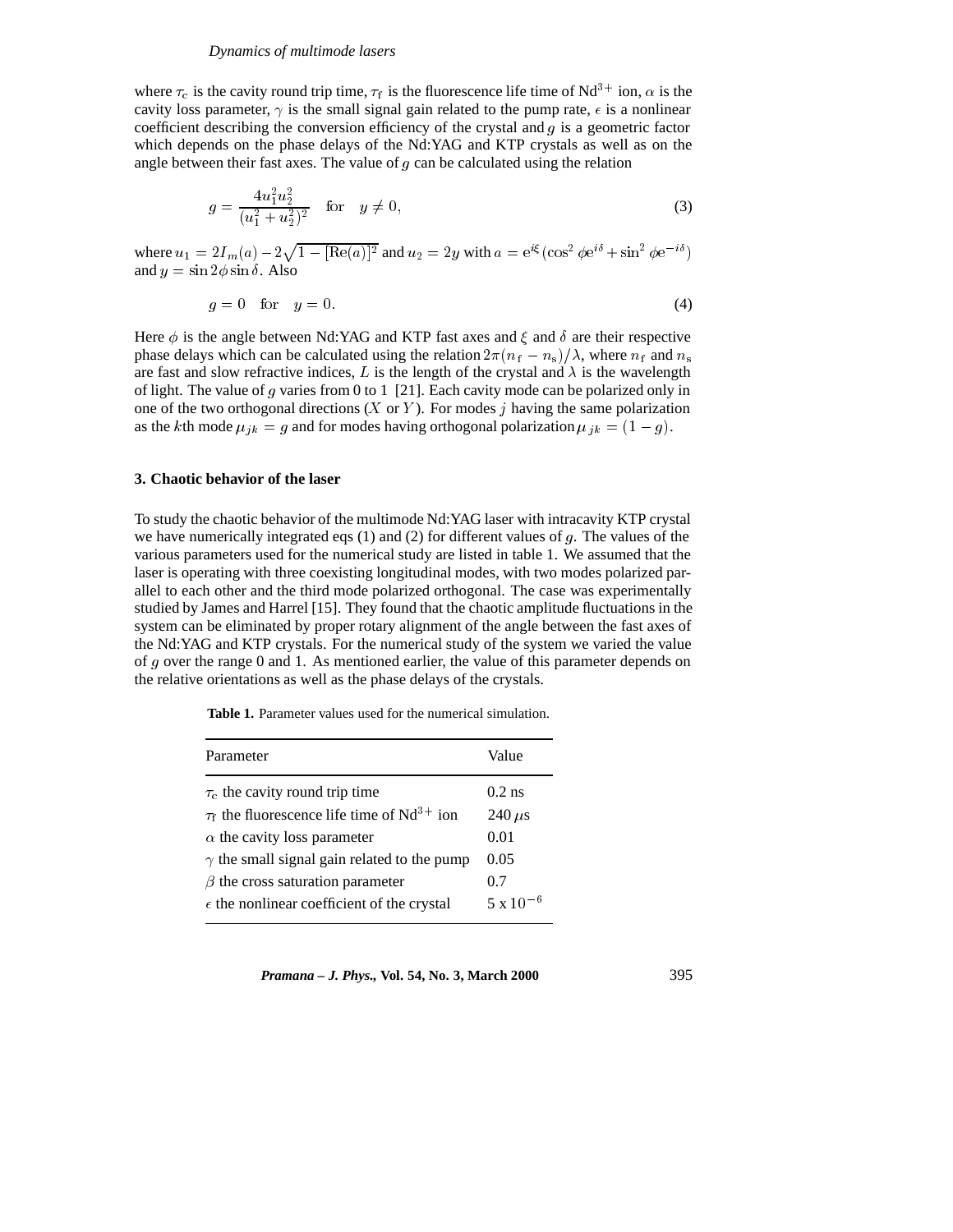*Thomas Kuruvilla and V M Nandakumaran*



**Figure 2.** The total intensity time series for the laser (**a**)  $g = 0.1$  (chaotic) (**b**)  $g = 0.45$ (period 3).



**Figure 3.** Phase portrait (total intensity vs total gain) (**a**)  $g = 0.1$  and (**b**)  $g = 0.45$ .

As the value of  $g$  is increased the fluctuations in intensity of the laser showed chaotic and periodic variations. In figure 2 we plotted the time variation of intensity for different values of g. Figure 2a shows the intensity variations corresponding to  $g = 0.1$ . The intensity varies in a random manner, which indicates chaotic behavior. The intensity variations are chaotic up to  $g = 0.43$  and after that it becomes periodic. When  $g = 0.45$  the intensity variations become periodic with period 3. Figure 2b shows the period three oscillations of the laser intensity. In these figures we have considered the total infrared intensity in all the longitudinal modes because the green light produced by frequency doubling is proportional to it.

We have also plotted the phase diagrams for the laser. Here the total intensity is plotted against total gain for differrent values of g. The phase diagram for  $g = 0.1$  is shown in figure 3a. It shows a complex structure indicating chaotic behavior. We may call it the strange attractor for the chaotic laser. When  $g = 0.45$  we get three closed loops as shown in figure 3b. This indicates the period three oscillations in the laser intensity.

396 *Pramana – J. Phys.,* **Vol. 54, No. 3, March 2000**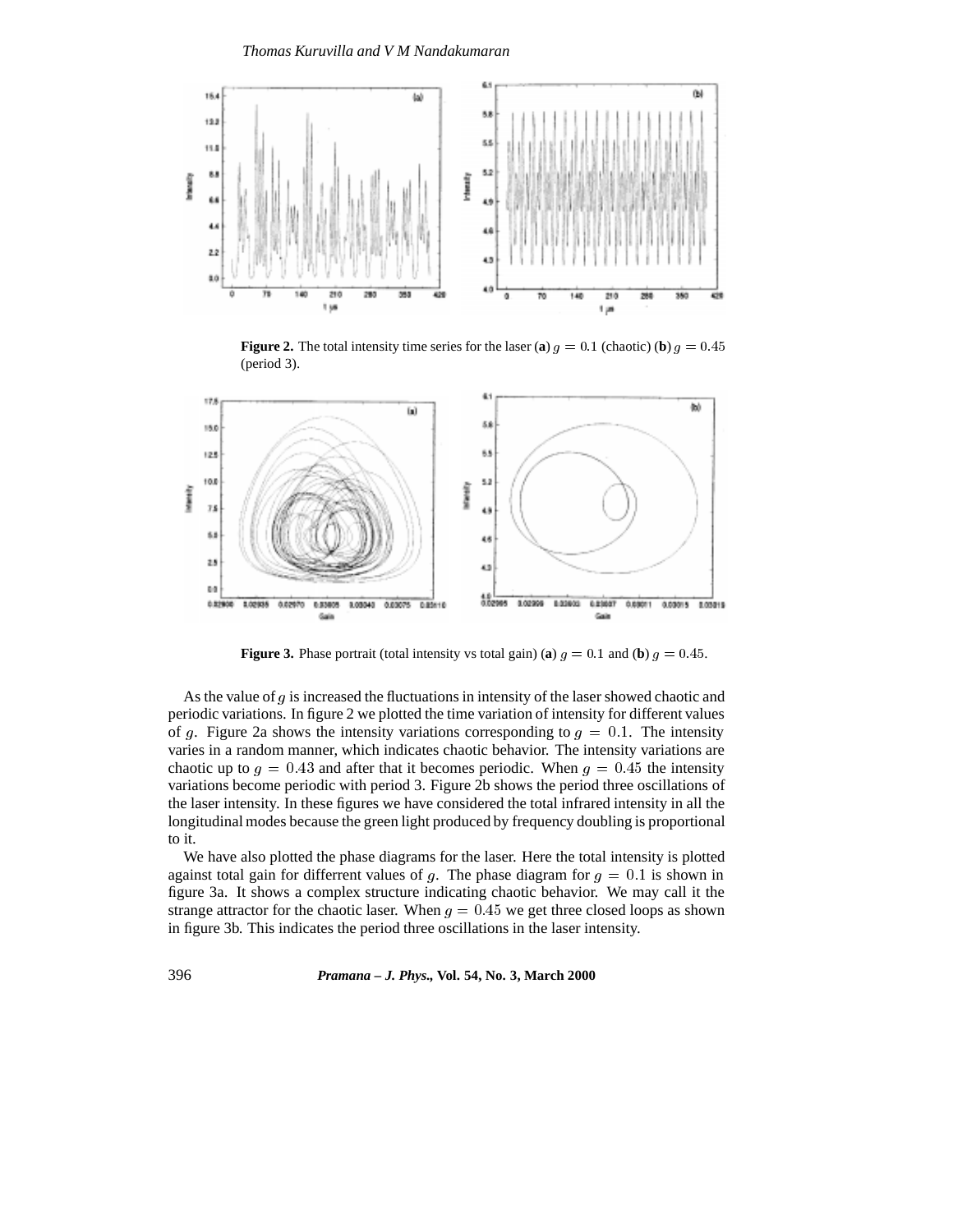#### *Dynamics of multimode lasers*

To get a quantitative measure of chaos in the laser system we also calculated the Lyapunov characteristic exponent (LCE) of the intensity time series for different values of  $g$ . The Wolf's *et al* algorithm is used for the computation of the maximum value of LCE [23]. The maximum LCE is  $+3.6653323 \times 10^{-5}$  bits/ns for  $g = 0.1$  (chaotic) and it is equal to  $-1.642305\times 10^{-5}$  bits/ns for  $g = 0.45$  (periodic). It can be observed that the LCE is positive when the value of  $g$  is between 0 and 0.43. The positive value of LCE shows that the laser oscillations are chaotic in this region. When the value of g is above 0.43 the LCE is found to be negative. This shows the periodic behavior of the laser in this region.

## **4. Coupling of two chaotic lasers**

In this section we consider the effect of coupling two chaotic Nd:YAG lasers with intracavity KTP crystal. It is assumed that the lasers are operating in three longitudinal modes with one mode polarized orthogonal to the other two modes. A schematic diagram of the coupling is shown in figure 4. The two lasers (Laser1 and Laser2) are coupled in such a way that the pump parameter of each laser is modulated according to the output intensity of the other. The corresponding rate equations for the intensity  $I_k$  and gain  $G_k$  associated with the kth longitudinal mode of Laser1 and Laser2 are given by eqs (5) through (8). Here the subscripts 1 and 2 denote Laser1 and Laser2 respectively.

$$
\tau_{\rm c} \frac{\mathrm{d}I_{k1}}{\mathrm{d}t} = \left( G_{k1} - \alpha - g\epsilon I_{k1} - 2\epsilon \sum_{j1 \neq k1} \mu_{j1k1} I_{j1} \right) I_{k1},\tag{5}
$$

$$
\tau_{\rm f} \frac{\mathrm{d}G_{k1}}{\mathrm{d}t} = \gamma_1 - \left( 1 + I_{k1} + \beta \sum_{j1 \neq k1} I_{j1} \right) G_{k1},\tag{6}
$$

$$
\tau_{\rm c} \frac{\mathrm{d}I_{k2}}{\mathrm{d}t} = \left( G_{k2} - \alpha - g\epsilon I_{k2} - 2\epsilon \sum_{j2 \neq k2} \mu_{j2k2} I_{j2} \right) I_{k2},\tag{7}
$$

$$
\tau_{\rm f} \frac{\mathrm{d}G_{k2}}{\mathrm{d}t} = \gamma_2 - \left( 1 + I_{k2} + \beta \sum_{j2 \neq k2} I_{j2} \right) G_{k2}.
$$
\n(8)



**Figure 4.** Schematic diagram for the coupling of two lasers.

*Pramana – J. Phys.,* **Vol. 54, No. 3, March 2000** 397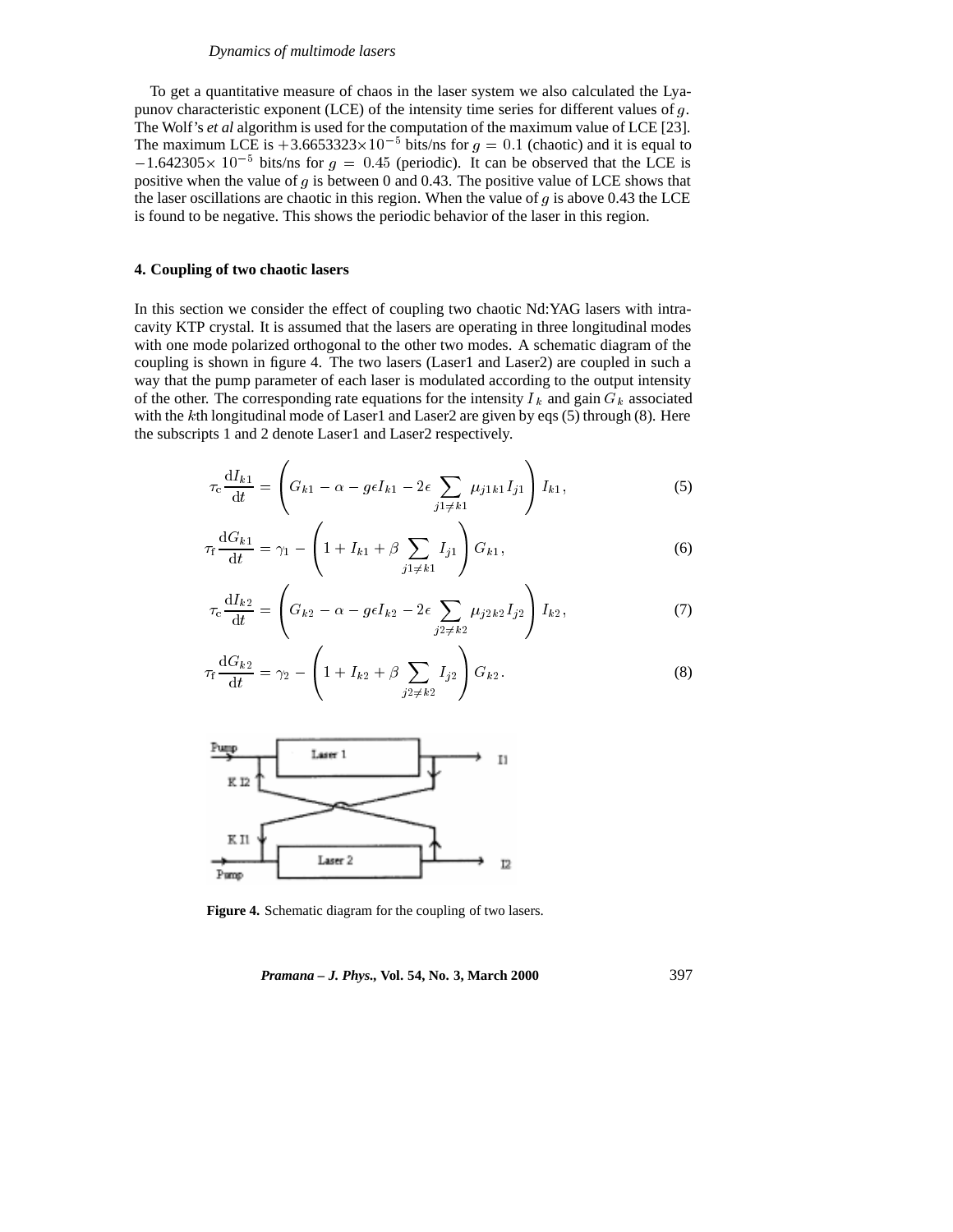Here  $\gamma_1$  and  $\gamma_2$  are the pump parameters for Laser1 and Laser2 respectively and each of them is modulated according to the output intensity of the other. Correspondingly we can write

$$
\gamma_1 = \gamma_b + K_1 \sum_{k2} I_{k2},\tag{9}
$$

$$
\gamma_2 = \gamma_b + K_2 \sum_{k1} I_{k1}.\tag{10}
$$

Here  $\gamma_b$  is the bias value of the pump which is modulated.  $K_1$  and  $K_2$  are the coupling constants.  $\sum I_{k1}$  and  $\sum I_{k2}$  are the total output intensities in all the modes for Laser1 and Laser2 respectively. We consider two different cases of coupling, the symmetric bidirectional coupling and the asymmetric unidirectional coupling.

In the symmetric bidirectional coupling, two identical lasers operating in the chaotic region are mutually coupled. For this we put  $K_1 = K_2 = K$  and  $g = 0.1$ . When the coupling constant  $K$  is varied from 0 to 0.01, we get the following interesting results. The lasers show chaotic behavior if the coupling constant is between 0 and 0.0073. The intensity pulse train of Laser1 corresponding to  $K = 0.006$  is shown in figure 5a.



**Figure 5.** The total intensity time series for the Laser1 when the coupling constant (**a**)  $K = 0.006$  (chaotic), (**b**)  $K = 0.00736$  (period 6), (**c**)  $K = 0.00748$  (period 2), (**d**)  $K = 0.0087$  (steady state). Bi-directional coupling with  $K_1 = K_2 = K$ .

398 *Pramana – J. Phys.,* **Vol. 54, No. 3, March 2000**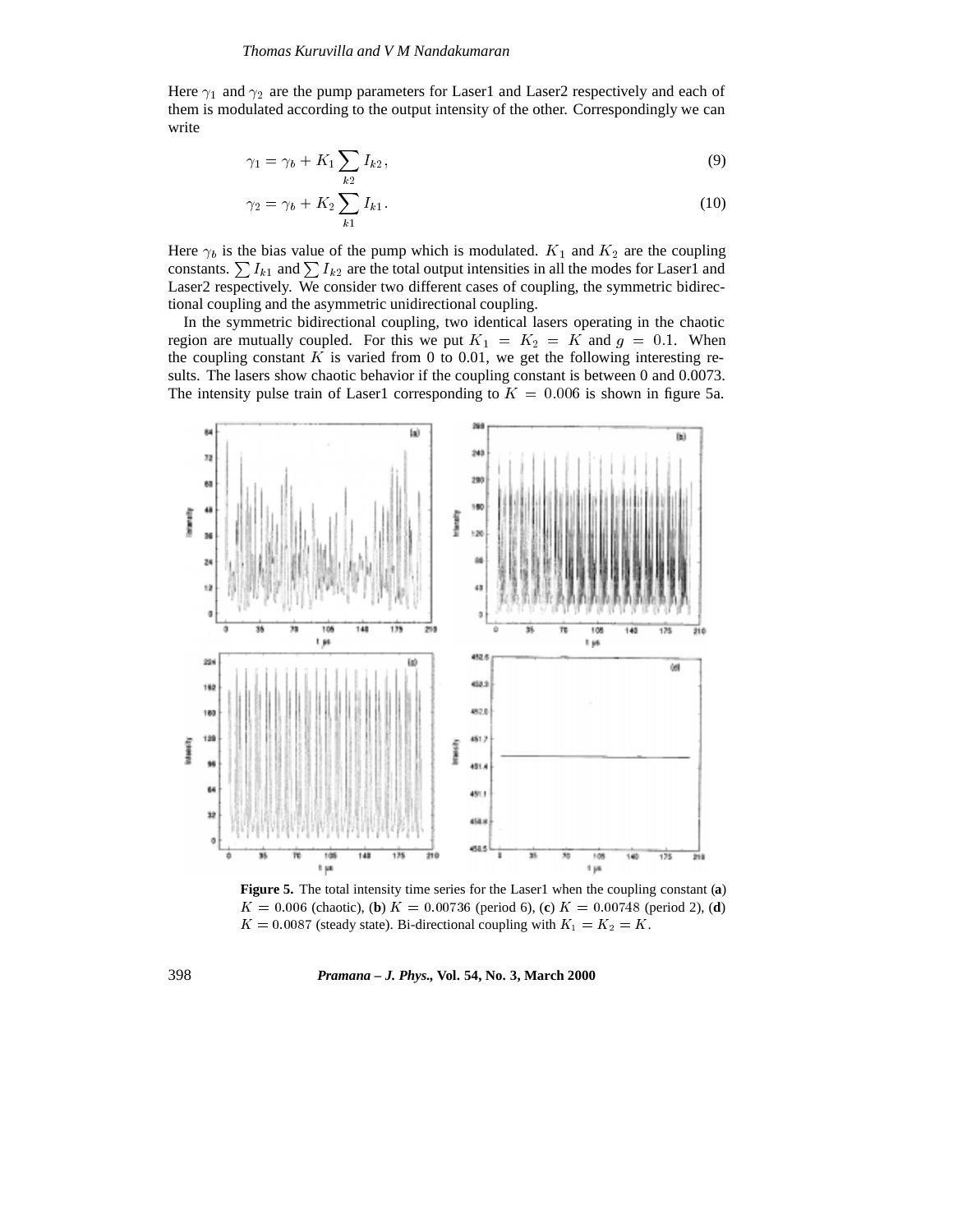

**Figure 6.** The phase diagram for the Laser1 when the coupling constant (**a**)  $K = 0.006$ (chaotic), (**b**)  $K = 0.00736$  (period 6), (**c**)  $K = 0.00748$  (period 2), (**d**)  $K = 0.0087$ (steady state). Bi-directional coupling with  $K_1 = K_2 = K$ .

The intensity varies in a random manner showing chaotic behavior. Figure 6a shows the phase diagram for the Laser1 corresponding to  $K = 0.006$ . The complex nature of the phase diagram also shows the chaotic behavior of the laser. We further computed the maximum LCE of the output intensity time series and found to be equal to  $+1.01835\times10^{-4}$ bits/ns. The positive value of the LCE also proves the chaotic nature of the output intensity.

When the coupling constant is equal to 0.00736 the laser showed periodic behavior with period 6 oscillation of output intensity. The period 6 oscillations of output intensity corresponding to  $K = 0.00736$  is shown in figure 5b. In figure 6b the phase diagram corresponding to  $K = 0.00736$  is plotted. It consists of 6 loops which also shows the period 6 oscillations. The LCE of the periodic time series is  $-2.31543\times10^{-6}$  bits/ns. The negative value of LCE also shows the periodic behavior of the laser. On further increase of the coupling constant the laser showed alternatively chaotic and periodic behavior.

When the coupling constant is equal to 0.00748 the laser oscillations become periodic with period 2. In figure 5c the intensity time series corresponding to  $K = 0.00478$  is plotted. The coresponding phase diagram which is a two loop, is given in figure 6c.

*Pramana – J. Phys.,* **Vol. 54, No. 3, March 2000** 399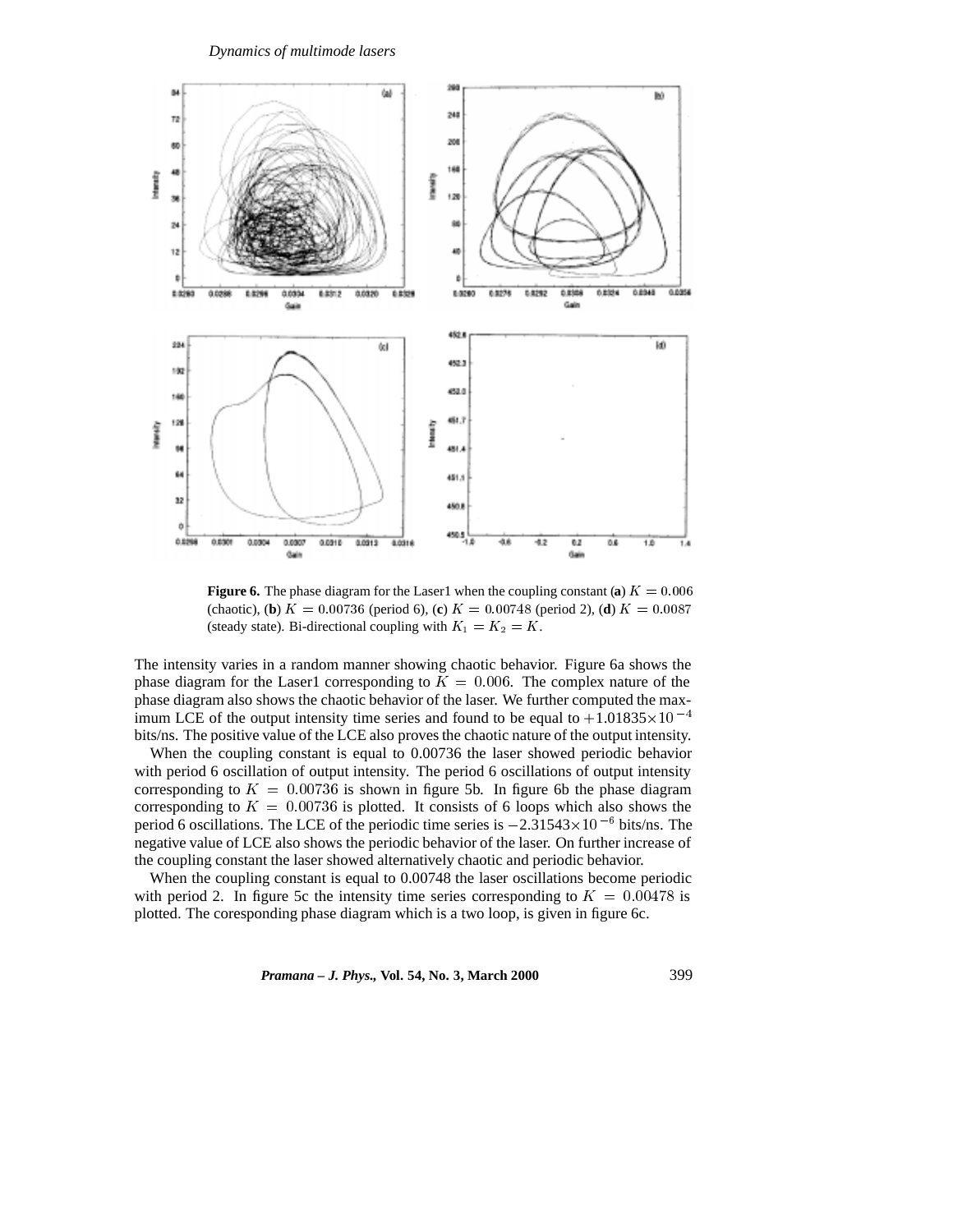Finally, when the value of the coupling constant  $K = 0.0087$  the laser output intensity became steady. The intensity time series for Laser1 corresponding to  $K = 0.0087$  is given in figure 5d. The phase diagram corresponding to this value of  $K$  is given in figure 6c, which is a single point. Since the lasers are identical and are symmetrically coupled, the Laser2 also shows similar type of behavior.

The second case we have considered is the asymmetric unidirectional coupling in which the Laser1 operating in the chaotic region is coupled to the Laser2 operating in the periodic region and there is no reverse coupling. Here we put  $K_1 = K$  and  $K_2 = 0$ . Also we put  $g = 0.1$  for the Laser1 (chaotic) and  $g = 0.7$  for Laser2 (periodic). The intensity time series for Laser1 and Laser2 without coupling are given in figures 7a and b respectively. Figure 7a shows chaotic variation of intensity (Laser1) and figure 7b shows periodic variations in output intensity (Laser2).



**Figure 7.** Intensity time series for the Laser1 (left) and the Laser2 (right) with  $K_2 = 0$ and (**a** and **b**)  $K_1 = 0$ , (**c** and **d**)  $K_1 = 0.001$ , (**e** and **f**)  $K_1 = 0.08$ . Unidirectional coupling.

400 *Pramana – J. Phys.,* **Vol. 54, No. 3, March 2000**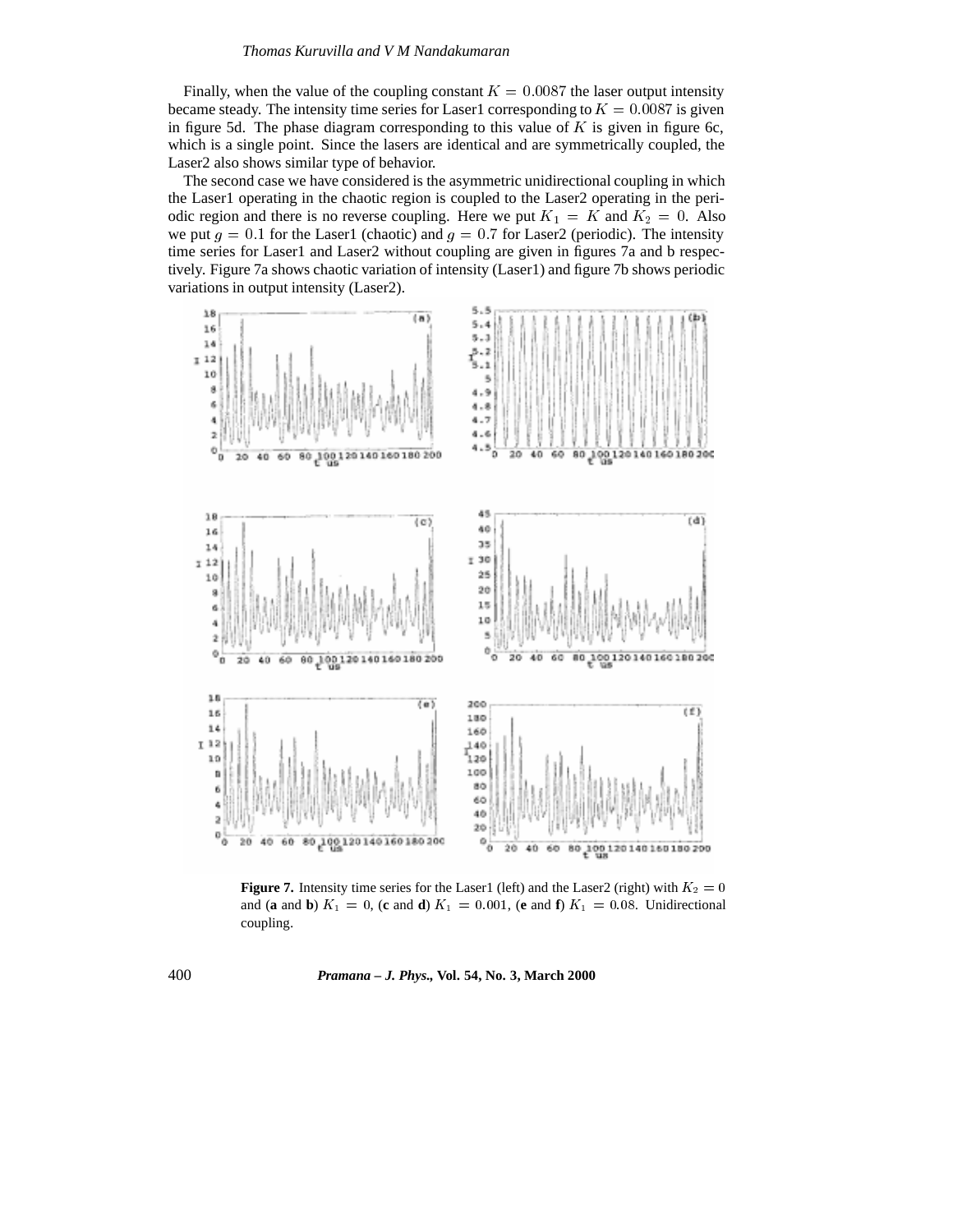

**Figure 8.** The plot of intensity of Laser1 against that Laser2 when  $K_2 = 0$  and (a)  $K_1 = 0.001$  and (**b**)  $K_1 = 0.08$ .

When we introduced a small coupling, both the lasers started oscillating chaotically. Figures 7c and d shows the chaotic variations of output intensities of Laser1 and Laser2 respectively, corresponding to  $K_1 = 0.001$ . The Lyapunov exponent for the intensity time series is computed to be equal to  $+3.4566\times10^{-5}$  bits/ns and  $+1.65340\times10^{-5}$  bits/ns respectively for Laser1 and Laser2 respectively. The intensity of Laser1 plotted against that of Laser2 for  $K_1 = 0.001$  is given in figure 8a. It shows no linearity from which it is understood that there is no synchronization between the lasers.

When the coupling constant is increased to a sufficiently large value, both the lasers showed chaotic oscillations with synchronization. In figures 7e and f we plotted the intensity time series for Laser1 and Laser2 respectively for  $K_1 = 0.08$ . The LCEs of the time series are found to be  $+1.68106\times10^{-4}$  bits/ns and  $+1.707155\times10^{-4}$  bits/ns respectively. The intensity of Laser1 is plotted against that of Laser2 in figure 8b. It shows some linearity which means that the lasers are oscillating chaotically in a synchronized manner.

# **5. Conclusion**

In this paper we have presented the results of our numerical studies on the coupling of two chaotic multimode Nd:YAG lasers with intracavity frequency doubling crystal. It can be seen that the lasers can be stabilized or synchronized by coupling them in a way we have described. The model we have used for our numerical study and the results of the numerical studies on the chaotic behavior of the laser are also given. The coupling scheme we have considered is external electronic coupling in which the pumping of each laser is modulated according to the output intensity of the other. In contrast to the earlier works we considered the coupling of two separate lasers externally. It is shown that in the symmetric case the lasers can be stabilized by coupling and in the asymmetric case they can be synchronized by coupling.